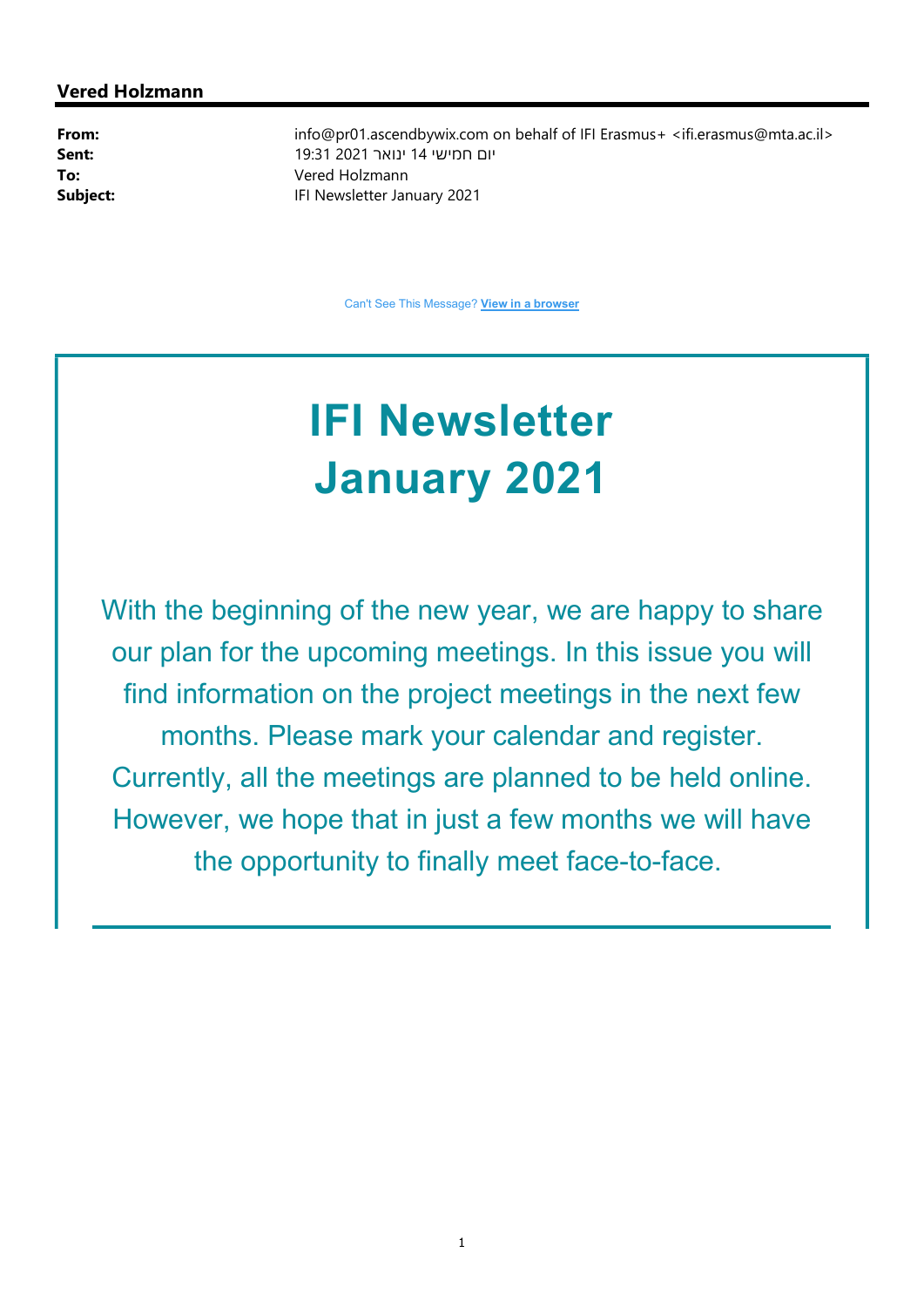

Co-funded by the Erasmus+ Programme of the European Union



## IFI WP1 - 2nd Meeting 2-4 February 2021

Goals: to summarize and revisit the results of mapping the Community of Practice and partner involvement; to discuss the framework and design of surveys on typology and needs for sustainable finance in academia.

# Building a Community of Practice and Body of Knowledge

### Dates:

Tuesday 2/2/2021 Wednesday 3/2/2021 Thursday 4/2/2021 09:00-12:00 (EU time) / 10:00-13:00 (IL time)

Register

IFI WP5 - 1st Meeting 22-23 February 2021

Israeli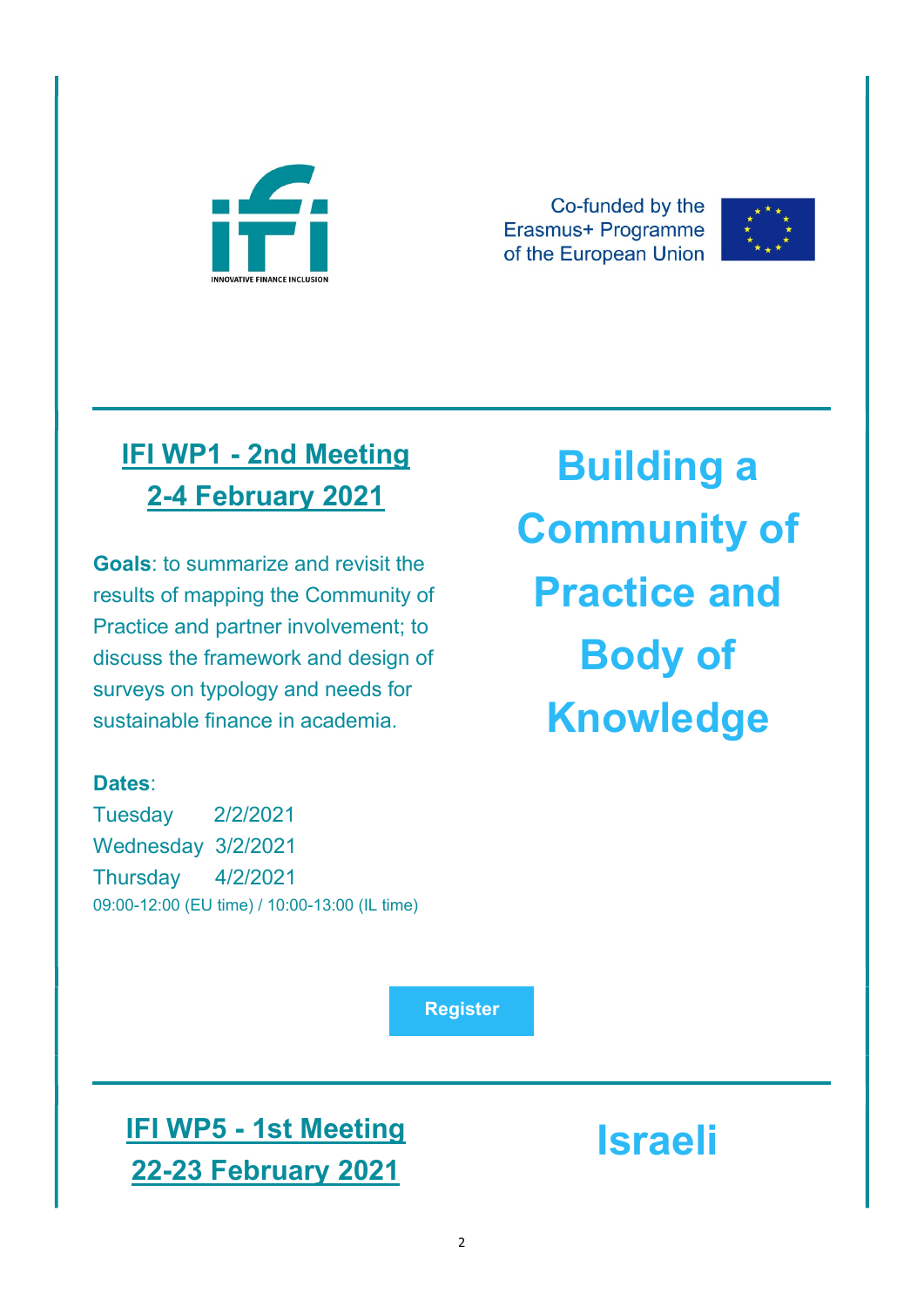Goals: to introduce various models of students-led funds; to discuss advantages and disadvantages; to learn about the specific constraints related to establishing students-led fund in Israel.

## Student-led ESG Investing Fund

#### Dates:

Monday 22/2/2021 Tuesday 23/2/2021 09:00-12:00 (EU time) / 10:00-13:00 (IL time)

Register

## IFI WP1 - 3rd Meeting 22-23 March 2021

Goals: to review the surveys pilot results; to make adjustments to the surveys; to plan further data collection and analysis processes in order to produce final reports.

#### Dates:

Monday 22/3/2021 Tuesday 23/3/2021 09:00-12:00 (EU time) / 10:00-13:00 (IL time)

Building a Community of Practice and Body of Knowledge

Register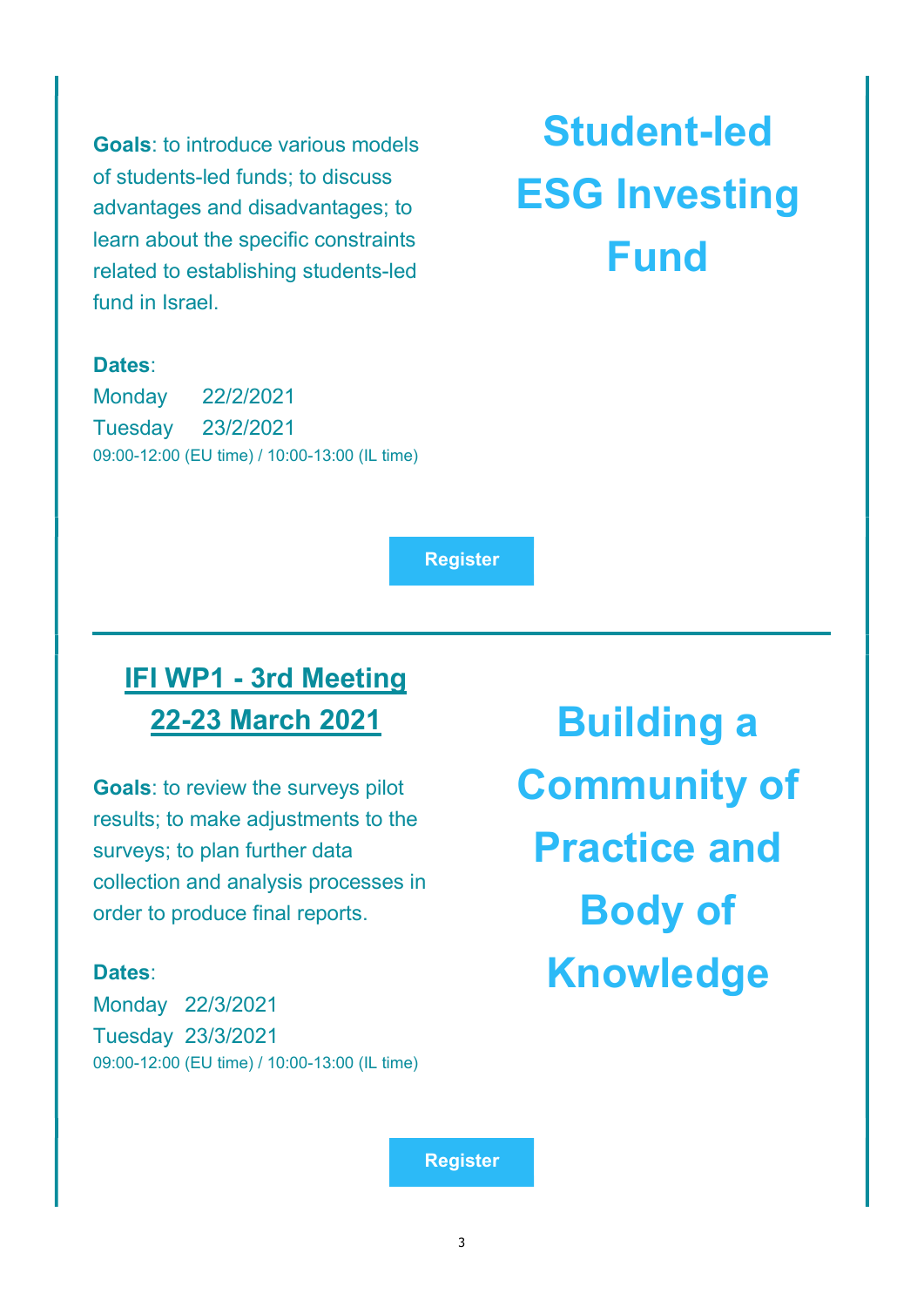### IFI WP2 - 1st Meeting 19-21 April 2021

Goals: to establish a framework for knowledge exchange in educational contexts in the form of case studies and simulations; to exploit the existing knowledge and expertise in order to define interdisciplinary outlines for standardization of case studies and simulations.

## Case Studies & **Simulations**

#### Dates:

Monday 19/4/2021 Tuesday 20/4/2021 Wednesday 21/4/2021 09:00-12:00 (EU time) / 10:00-13:00 (IL time)

Register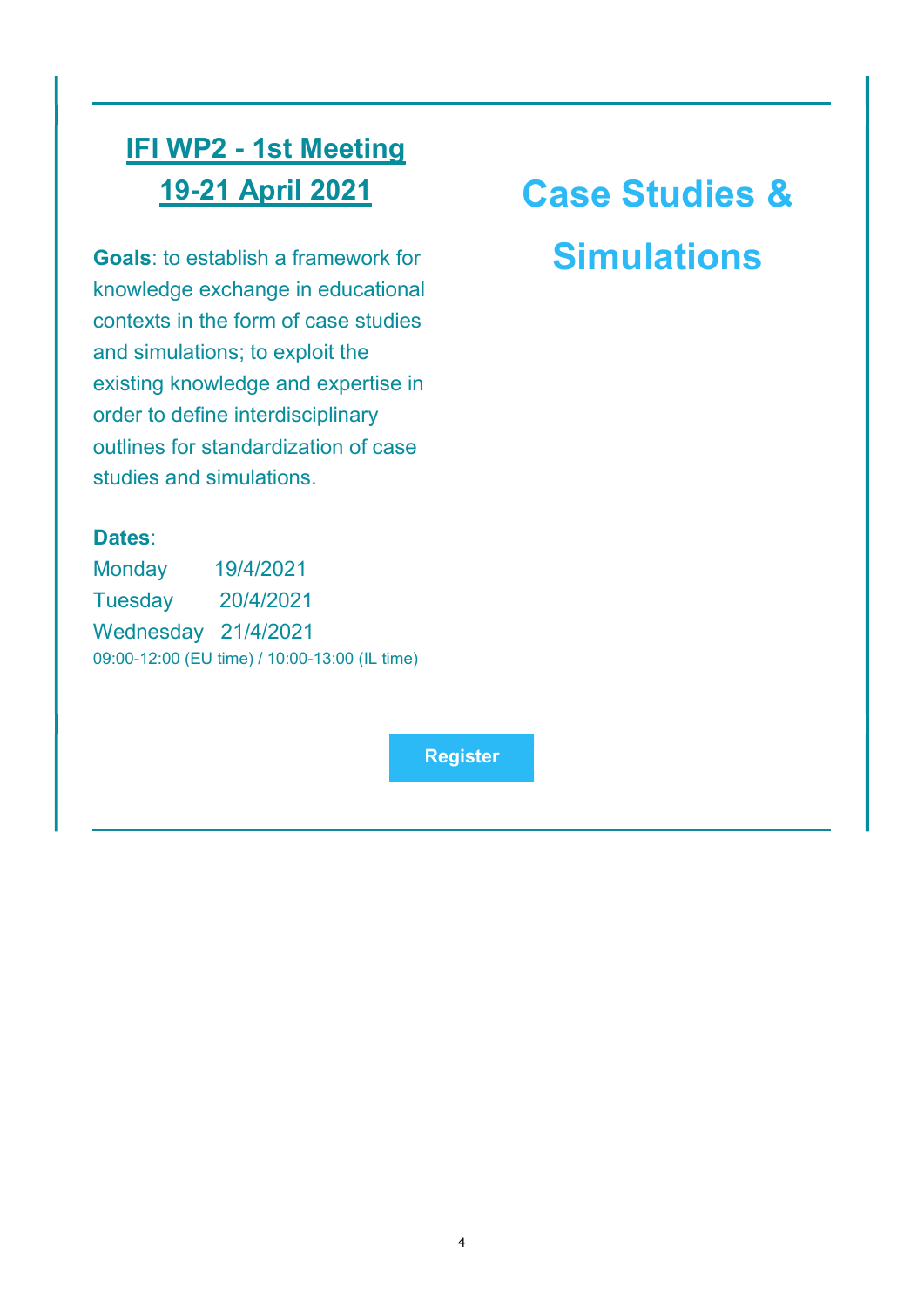

### Reminders

- Sign the partnership agreement.
- Submit your staff costs reports (see templates) by email to ifi.erasmus@mta.ac.il
- Share with us information on internal and external dissemination events or publications, using this form.
- Check for updates and share files on Google Docs through this link.

IFI Website